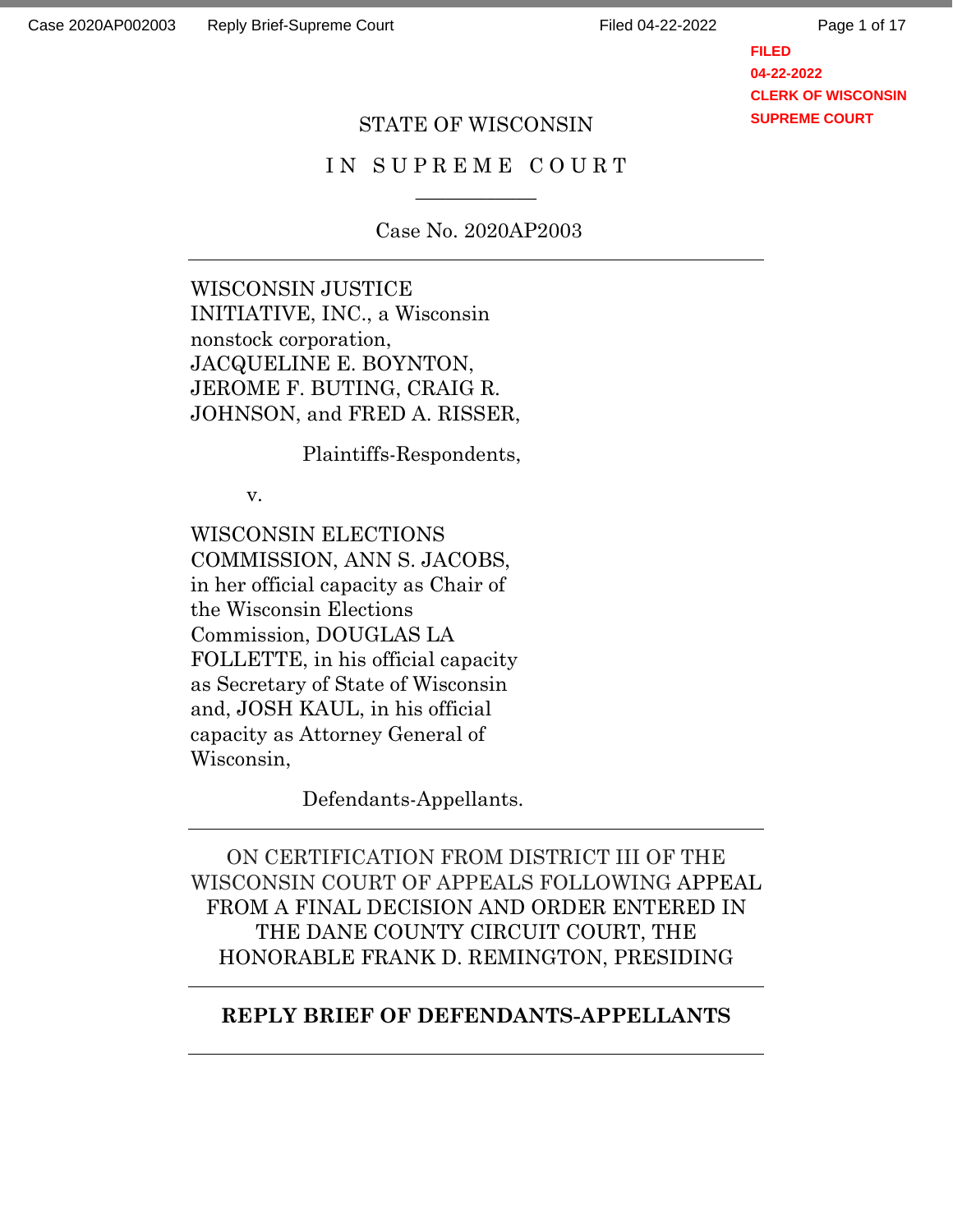JOSHUA L. KAUL Attorney General of Wisconsin

JODY J. SCHMELZER Assistant Attorney General State Bar #1027796

HANNAH S. JURSS Assistant Attorney General State Bar #1081221

Attorneys for Defendants-Appellants

Wisconsin Department of Justice Post Office Box 7857 Madison, Wisconsin 53707-7857 (608) 266-3094 (Schmelzer) 608) 266-8101 (Jurss) (608) 294-2907 (Fax) schmelzerjj@doj.state.wi.us jursshs@doj.state.wi.us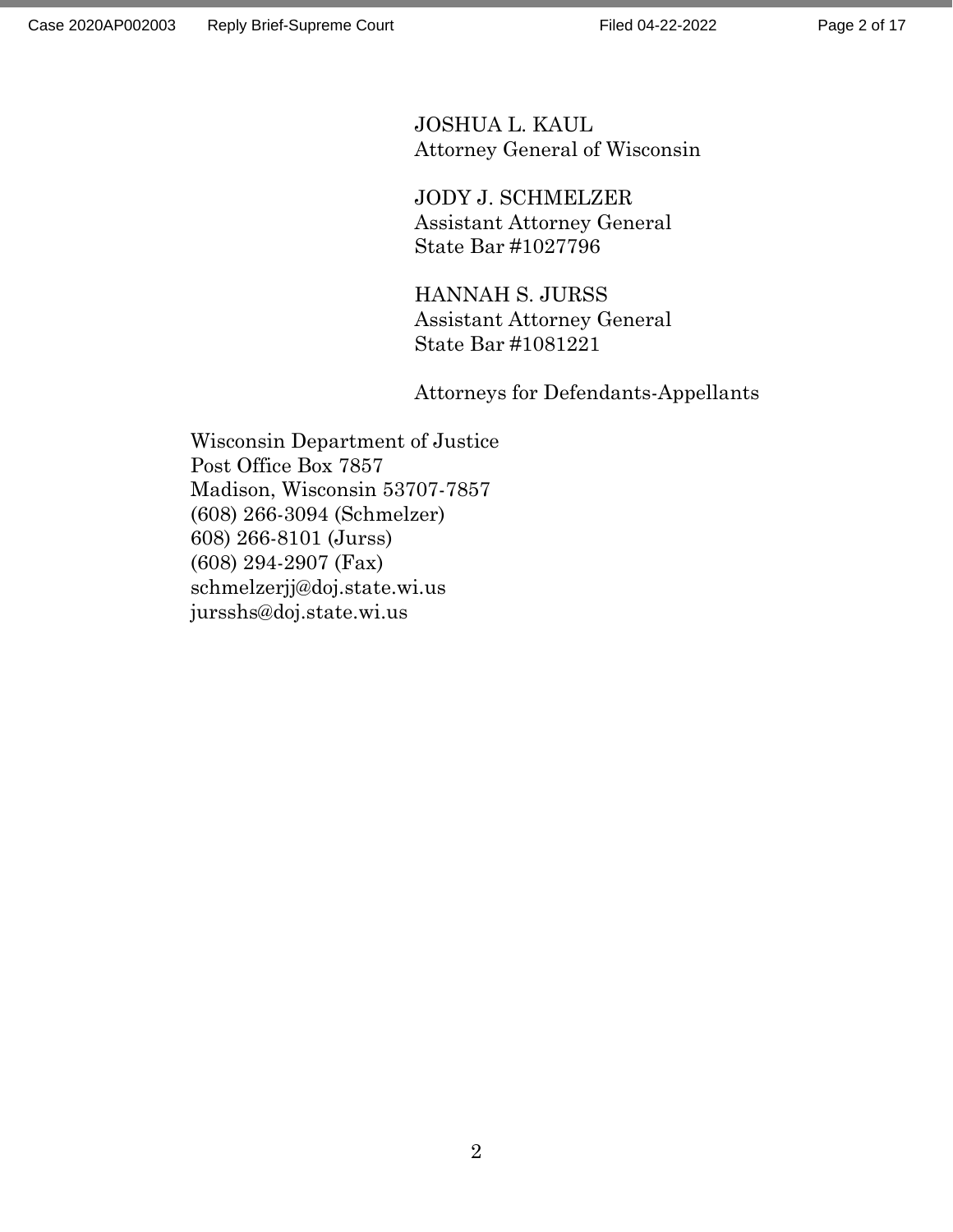# **TABLE OF CONTENTS**

| ARGUMENT                                                                                                                                                                                      |  |
|-----------------------------------------------------------------------------------------------------------------------------------------------------------------------------------------------|--|
| Ι.<br>The Ballot Question communicated<br>the Amendment's essential purpose<br>and did not present an entirely                                                                                |  |
| Wisconsin Court's<br>A.<br>$\mathsf{A}$<br>deferential review asks<br>whether the Legislature's<br>ballot question failed to<br>communicate the amendment's<br>essential purpose or presented |  |
| <b>B.</b><br>Legislature properly<br>The<br>exercised its broad discretion in                                                                                                                 |  |
| 1.<br>The<br>Ballot Question<br>concisely communicated<br>the Amendment's                                                                                                                     |  |
| 2.<br>The Ballot Question did<br>not present an entirely                                                                                                                                      |  |
| Π.<br>The Legislature properly exercised<br>its discretion to present a single                                                                                                                |  |
|                                                                                                                                                                                               |  |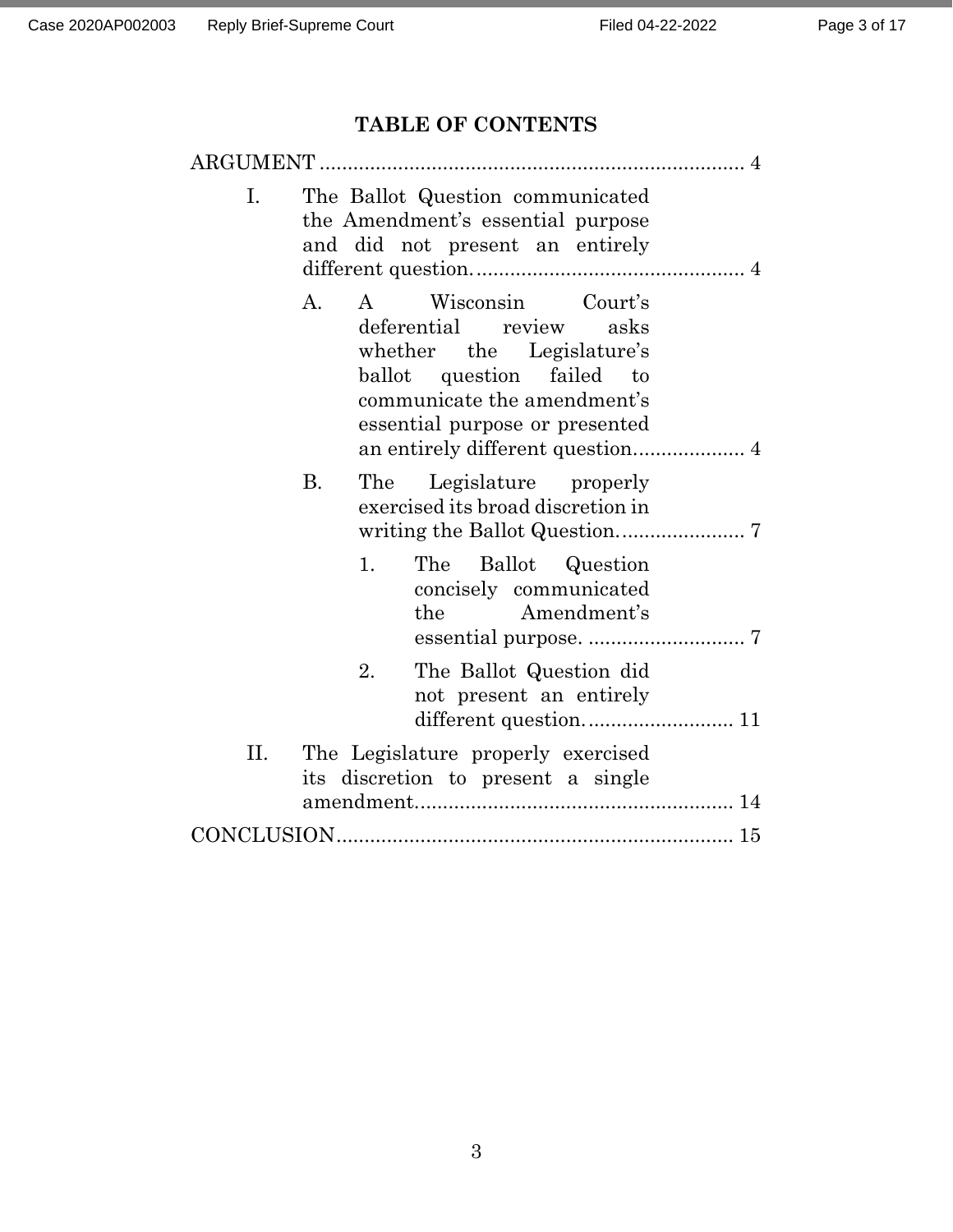# **TABLE OF AUTHORITIES**

# **Cases**

| Armstrong v. Harris,                                                                                                                |
|-------------------------------------------------------------------------------------------------------------------------------------|
| Florida Department of State v. Florida State Conference of<br><b>NAACP</b> Branches,                                                |
| League of Women Voters Minnesota v. Ritchie,                                                                                        |
| McConkey v. Van Hollen,<br>2010 WI 57, 326 Wis. 2d 1, 783 N.W.2d 855 14-15                                                          |
| Metropolitan Milwaukee Association of Commerce, Inc.<br>v. City of Milwaukee,<br>2011 WI App 45, 332 Wis. 2d 459, 798 N.W.2d 287  6 |
| Samuels v. City of Minneapolis,                                                                                                     |
| State ex rel. Ekern v. Zimmerman,                                                                                                   |
| State ex rel. Thomson v. Zimmerman,                                                                                                 |
| <b>Statutes</b>                                                                                                                     |
|                                                                                                                                     |
|                                                                                                                                     |
|                                                                                                                                     |
|                                                                                                                                     |
|                                                                                                                                     |
|                                                                                                                                     |
|                                                                                                                                     |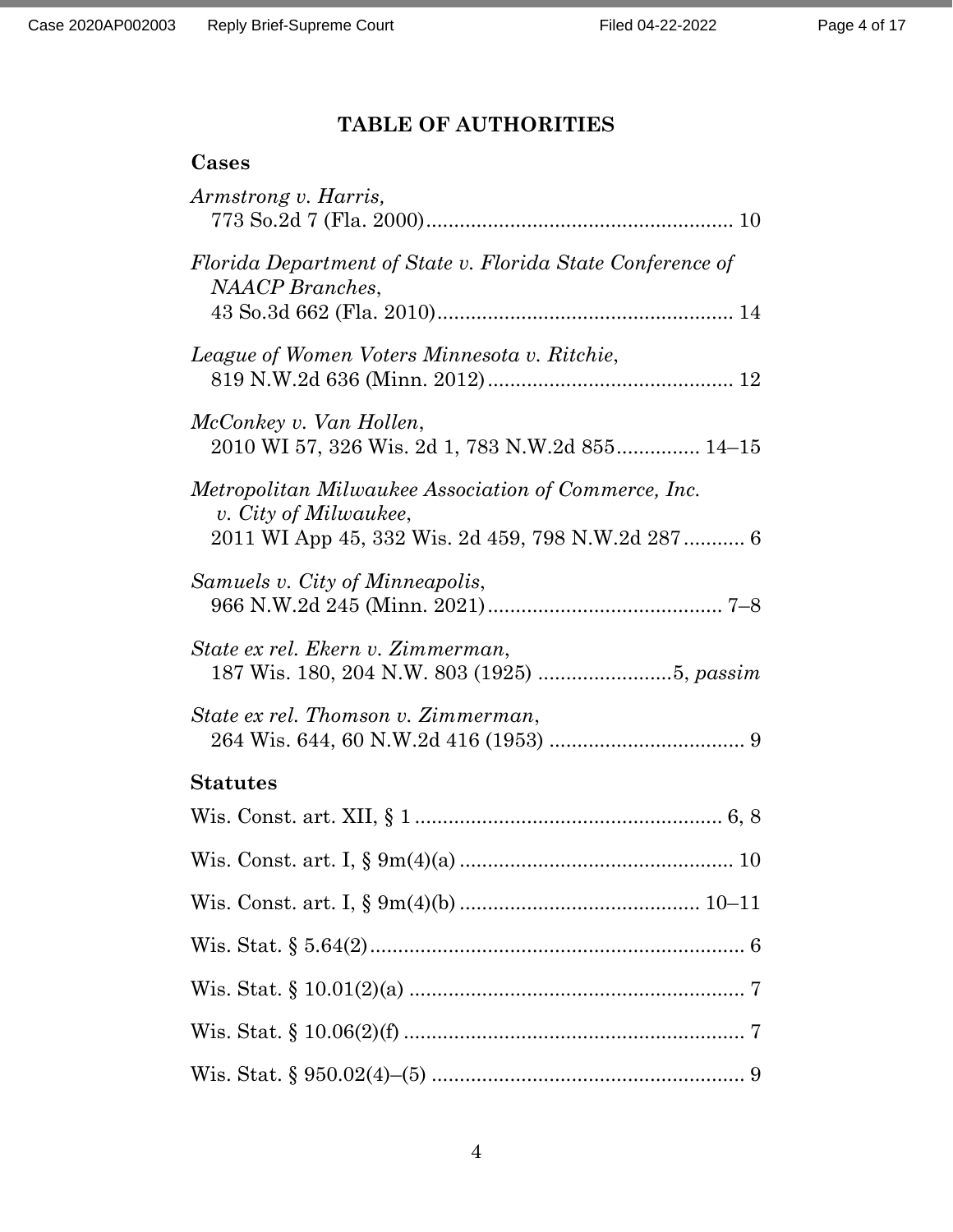### **ARGUMENT**

- **I. The Ballot Question communicated the Amendment's essential purpose and did not present an entirely different question.** 
	- **A. A Wisconsin Court's deferential review asks whether the Legislature's ballot question failed to communicate the amendment's essential purpose or presented an entirely different question.**

This Court should hold that Wisconsin courts may not invalidate the Legislature's discretion in phrasing a constitutional-amendment ballot question unless the question either (1) failed to communicate the amendment's essential purpose or (2) presented an entirely different question.

First, Plaintiffs offer no guidance on how they believe *Ekern*'s "every essential" standard should work in application. They merely repeat the standard and its recitation in *Thomson*. (Pls.' Br. 11, 17.) But as the Court of Appeals recognized in its certification, this Court did not develop or apply the "every essential" standard in *Ekern* or *Thomson*. (*See* COA Cert. 9, A-App. 111.) This case presents the first opportunity to do so.

Plaintiffs' substantive arguments *do*, however, illustrate why this Court must set forth a method of application that respects the Legislature's discretion and permits only limited court review. Plaintiffs quote *Ekern*'s requirement that a ballot question must "reasonably, intelligently, and fairly comprise or have reference to *every essential* of the amendment. . . so that the [people] may be fully informed on the subject upon which they are required to exercise a franchise." (Pls.' Br. 17 (citation omitted).) No one disputes the groundwork *Ekern* laid through that standard. (*See, e.g.,* Defs.' Br. 25 (quoting that standard).)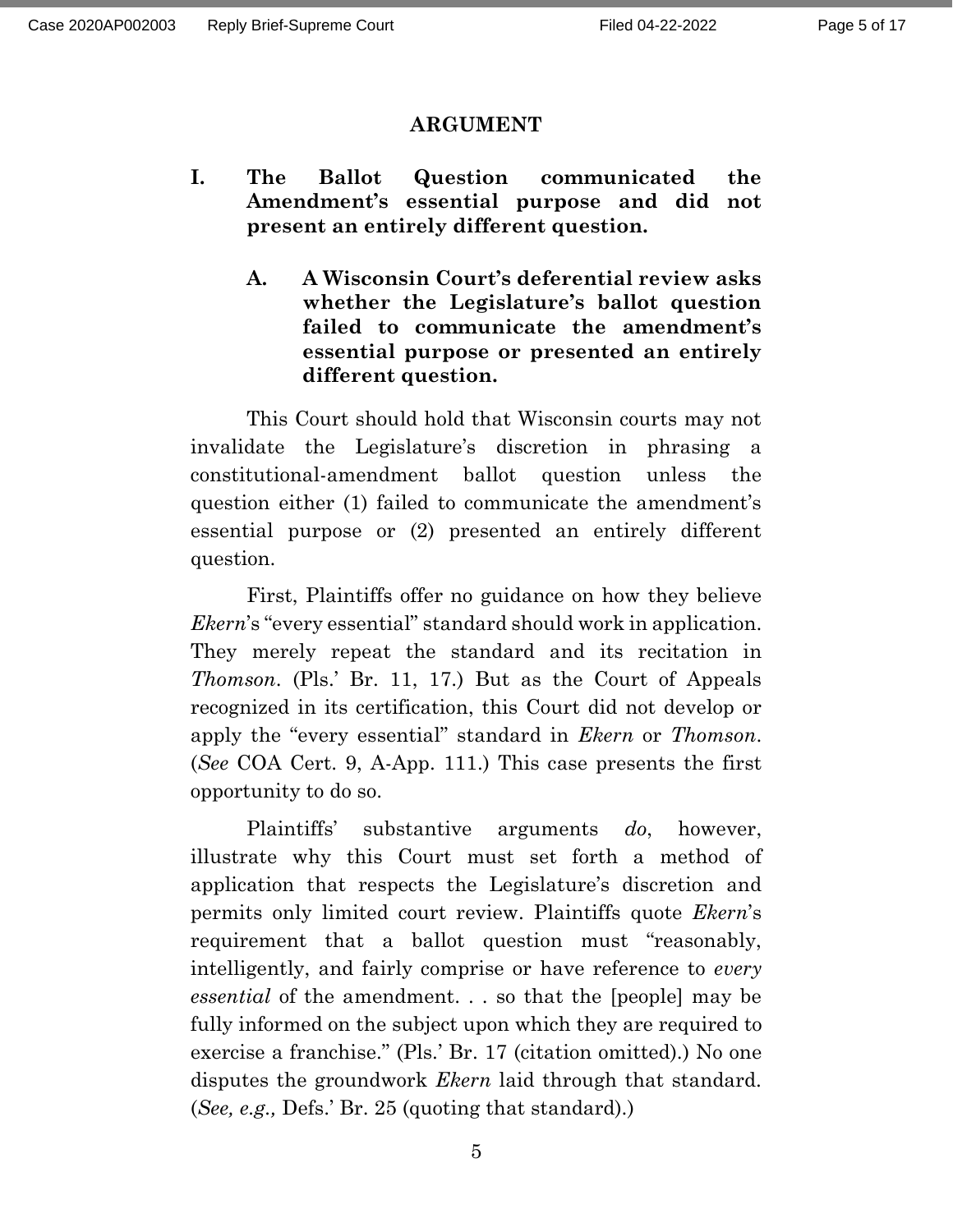But Plaintiffs go on to argue that the Ballot Question was inadequate because it did not reference "every essential element" of the Marsy's Law Amendment, which they purport includes: (1) the definition of "victim," (2) the effects on the previous backstop for the rights of the accused, and (3) the "nature of the exercise of the state Supreme Court's jurisdiction." (Pls.' Br. 16–23.) They fail to explain why *Ekern*  would require such a list or to offer any distinguishing principle why these components, but not others, would constitute "every essential." 1

Plaintiffs also ignore that the Legislature constitutionally empowered to "prescribe" the "manner" for the submission to voters, Wis. Const. art. XII, § 1—has prescribed that a ballot question must be a "concise statement." Wis. Stat. § 5.64(2). This Court did not ignore that requirement when it decided *State ex rel. Ekern v. Zimmerman*, 187 Wis. 180, 204 N.W. 803, 810 (1925) (citation omitted), and it cannot ignore it now.<sup>2</sup>

Plaintiffs further sidestep the ballot question's limited role by making much of the high number of absentee voters in April 2020 and the timing of the Type C notice. (Pls.' Br. 9–10, 21.) But the Type A notice specifically advised voters where they could obtain the amendment's text almost

<sup>1</sup> Plaintiffs argue that *Ekern*'s statement*—*that the "question" was not "entirely free from doubt"—referred to whether the Legislature had properly exercised its authority, not the chosen language. (Pls.' Br. 11–12.) That is a distinction without a difference: this Court recognized the deference courts should show to the Legislature's exercise, and the same applies to the Legislature's language.

<sup>2</sup> Plaintiffs' distinguishing of *Metropolitan Milwaukee Association of Commerce, Inc. v. City of Milwaukee*, 2011 WI App 45, ¶ 24, 332 Wis. 2d 459, 798 N.W.2d 287, as a municipal direct legislation case (Pls.' Br. 10–11), is no response to the Legislature's prescription that a *constitutional amendment* ballot question must be concise.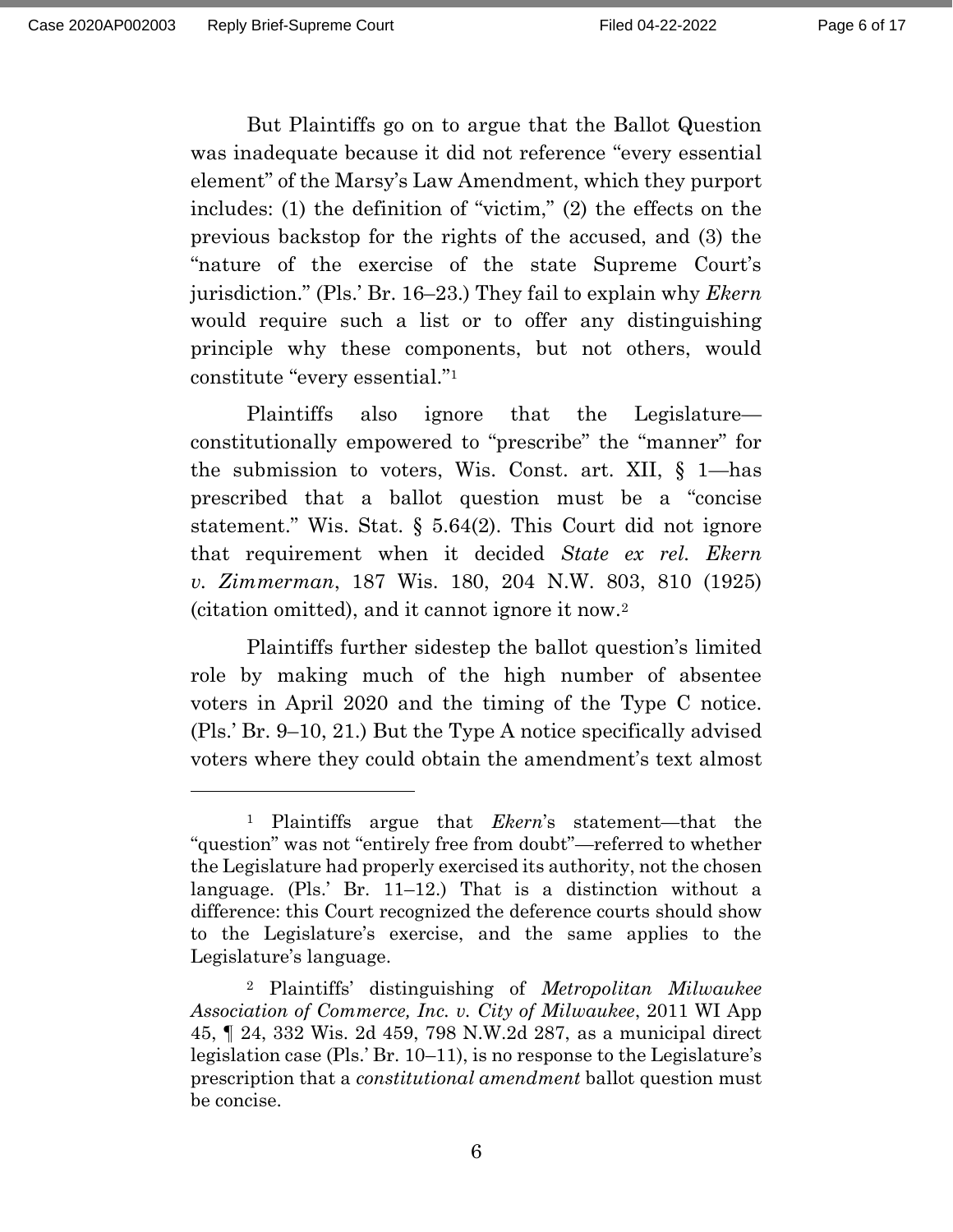a month before the election. Wis. Stat. §§ 10.01(2)(a), 10.06(2)(f); (R. 19:4–5 ¶ 12; 20). And voters are expected to educate themselves about the amendment's substance through both the notices and other resources. *Ekern*, 204 N.W. at 808.

This Court should hold that *Ekern*'s "every essential" standard—that the ballot question cannot "fail[] to present the real question," 204 N.W. at 811—requires reviewing courts to ask: Did the ballot question "fairly express[]" the "clear and essential purpose" of the proposed amendment? *Samuels v. City of Minneapolis*, 966 N.W.2d 245, 251 (Minn. 2021) (citation omitted). Requiring anything more would impose an untenable task upon the Legislature to explain any conceivable effects of an amendment, disregard that the question must be concise, and open the door to retroactive ballot-question challenges by parties who disapprove of the substance of a ratified constitutional amendment.

Plaintiffs also do not explain how, to them, courts should apply *Ekern*'s "entirely different question" limitation. They simply advance untethered "misleading" arguments and continue their misplaced effort to impose a "same language" requirement that is nowhere to be found in our Constitution or caselaw. (*See* Pls.' Br. 24–26.) This Court should instead hold that *Ekern* requires reviewing courts to ask: Did the Legislature's chosen ballot-question "present[] an entirely different question" than the amendment? *Ekern*, 204 N.W. at 813. If not, the ballot question should not be struck down as "misleading."

Plaintiffs argue that Defendants-Appellants' (hereinafter "the State's") standards for applying *Ekern* leave the Legislature's constitutional discretion "almost virtually unbounded." (Pls.' Br. 16.) The Legislature's broad discretion is no novel creation of the State here. Our Constitution vests the Legislature with that discretion. Wis. Const. art. XII, § 1. Courts' ability to invalidate the Legislature's exercise of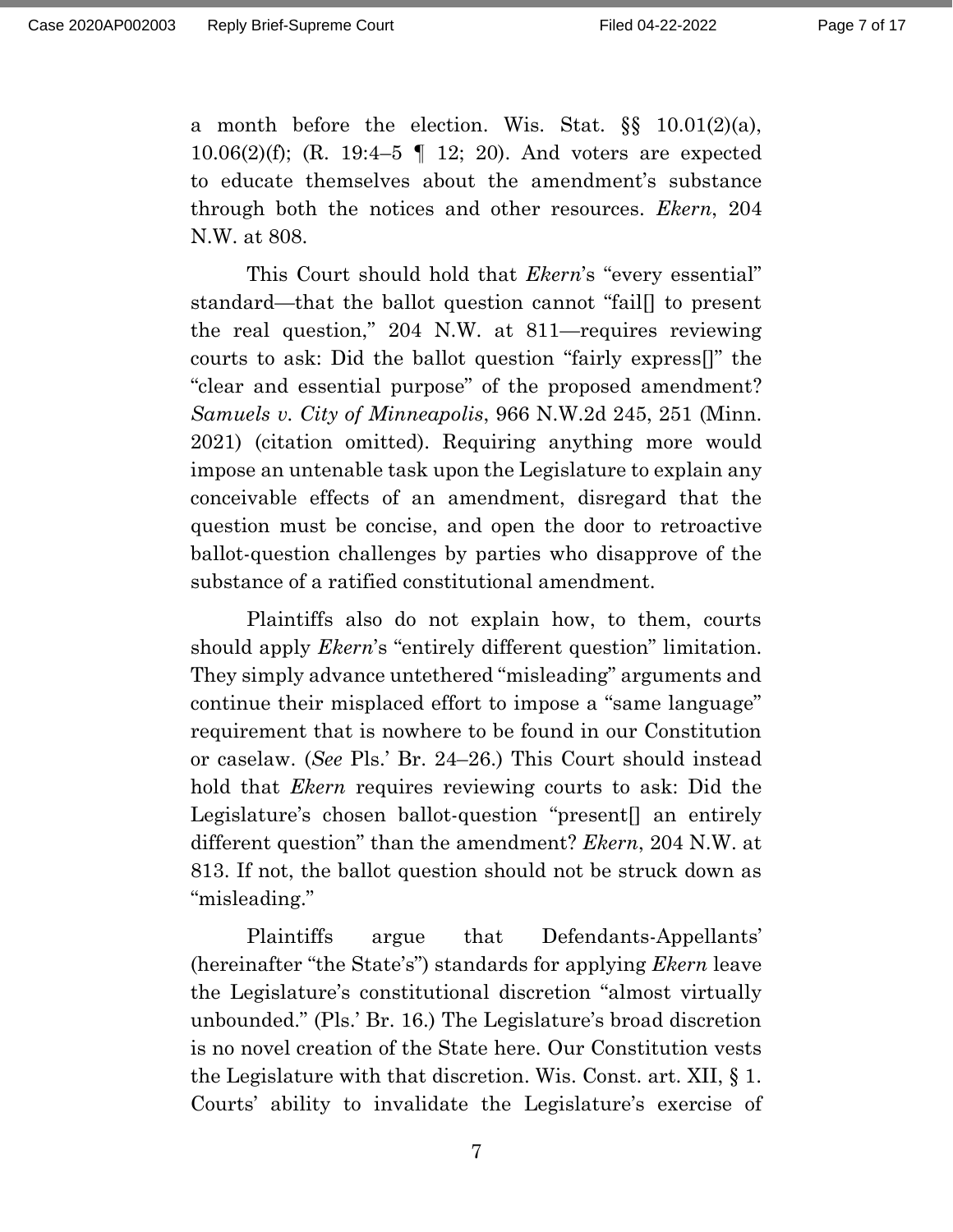constitutional power must necessarily be limited to those narrow circumstances where the Legislature has violated its constitutional duty to "submit" the "proposed amendment. . . to the people."

**B. The Legislature properly exercised its broad discretion in writing the Ballot Question.** 

# **1. The Ballot Question concisely communicated the Amendment's essential purpose.**

*Did the Ballot Question fairly express the clear and essential purpose of the proposed amendment?* The answer must be yes. The ballot question concisely told voters that the Amendment would give victims additional rights and enhance the level of protection of their rights up to the level of defendant's rights, but that those rights could not supersede a defendant's federal constitutional rights. (R. 25:3, A-App. 164.) Notably, Plaintiffs recognize that the Amendment's "overall purpose" "was to increase and strengthen victims' rights." (Pls.' Br. 13.) That should end the inquiry.

Plaintiffs nevertheless argue that the Ballot Question failed to present the "real question." They first contend that the Ballot Question failed to explain that the Amendment "changed" the definition of "victim." (Pls.' Br. 17–18.) But defining "victim" was not the "essential purpose" of what the Amendment accomplished. *See Samuels*, 966 N.W.2d at 251. And the Amendment's definition of "victim" was not novel to Wisconsin law. With only minor distinctions, the Amendment constitutionalized the definition of "victim" that has long existed in our statutes. *See* Wis. Stat. § 950.02(4)–(5).

Plaintiffs' reliance on *Thomson* instead helps the State. (*See* Pls.' Br. 15, 17–18.) This Court considered a ballot question asking whether the constitution should be "amended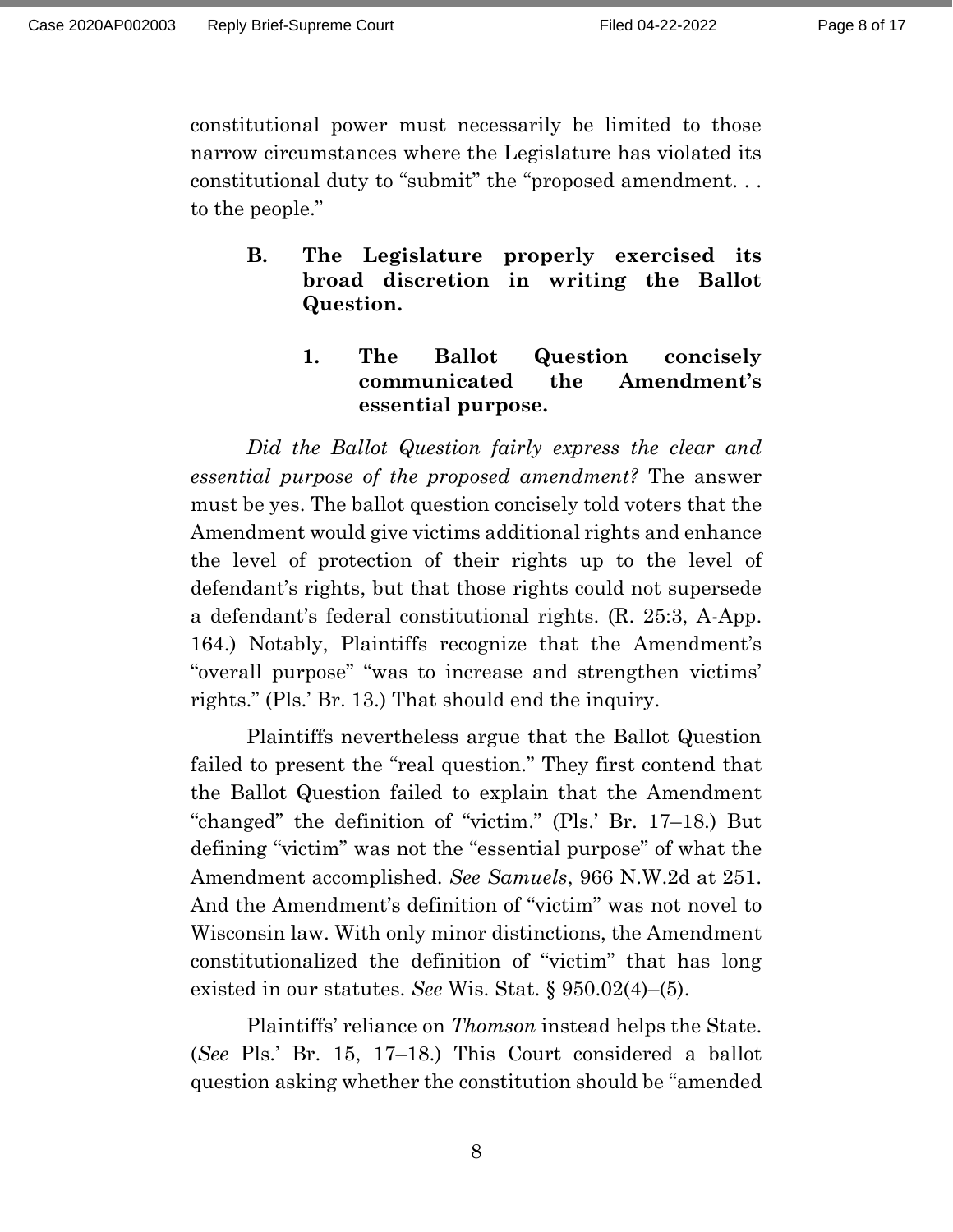so that the legislature shall apportion, along town, village or ward lines, the senate districts on the basis of area and population and the assembly districts according to population?" *State ex rel. Thomson v. Zimmerman*, 264 Wis. 644, 651, 60 N.W.2d 416 (1953). The amendment itself, however, also revoked constitutional language that excluded "untaxed Indians and the military from those who are to be counted in determining the representation to which a district is entitled." *Id.* at 657. This Court held that a "constitutional change in the individuals to be counted is not a detail of a *main purpose to consider area in senate districts* but is a separate matter which must be submitted as a separate amendment." *Id.* (emphasis added).

Put differently, changing *who* would be counted in determining legislative representation was not a "detail" supporting the Amendment's "main purpose" of changing the Constitution to consider area in assigning senate districts. But *who* is a victim unquestionably relates to the Amendment's "main purpose" of adding to and increasing protection of victims' rights. And—though it involved a separate-amendment analysis, not an "essential" analysis— *Thomson*'s focus on the Amendment's "main purpose" further supports that, in application, *Ekern*'s "every essential" standard asks whether the Question fairly communicated the Amendment's essential *purpose*.

Second, Plaintiffs argue that the Legislature violated its constitutional discretion by not stating that the Amendment would "strike from the Constitution its only reference to a 'fair trial for the defendant'" and "a defendant's right to have a victim witness sequestered when necessary for a fair trial." (Pls.' Br. 18–23.) This argument fails because article I, § 9m is our *victims' rights* constitutional provision. It has never been a source of constitutional rights for defendants. Indeed, it did not exist until 1993.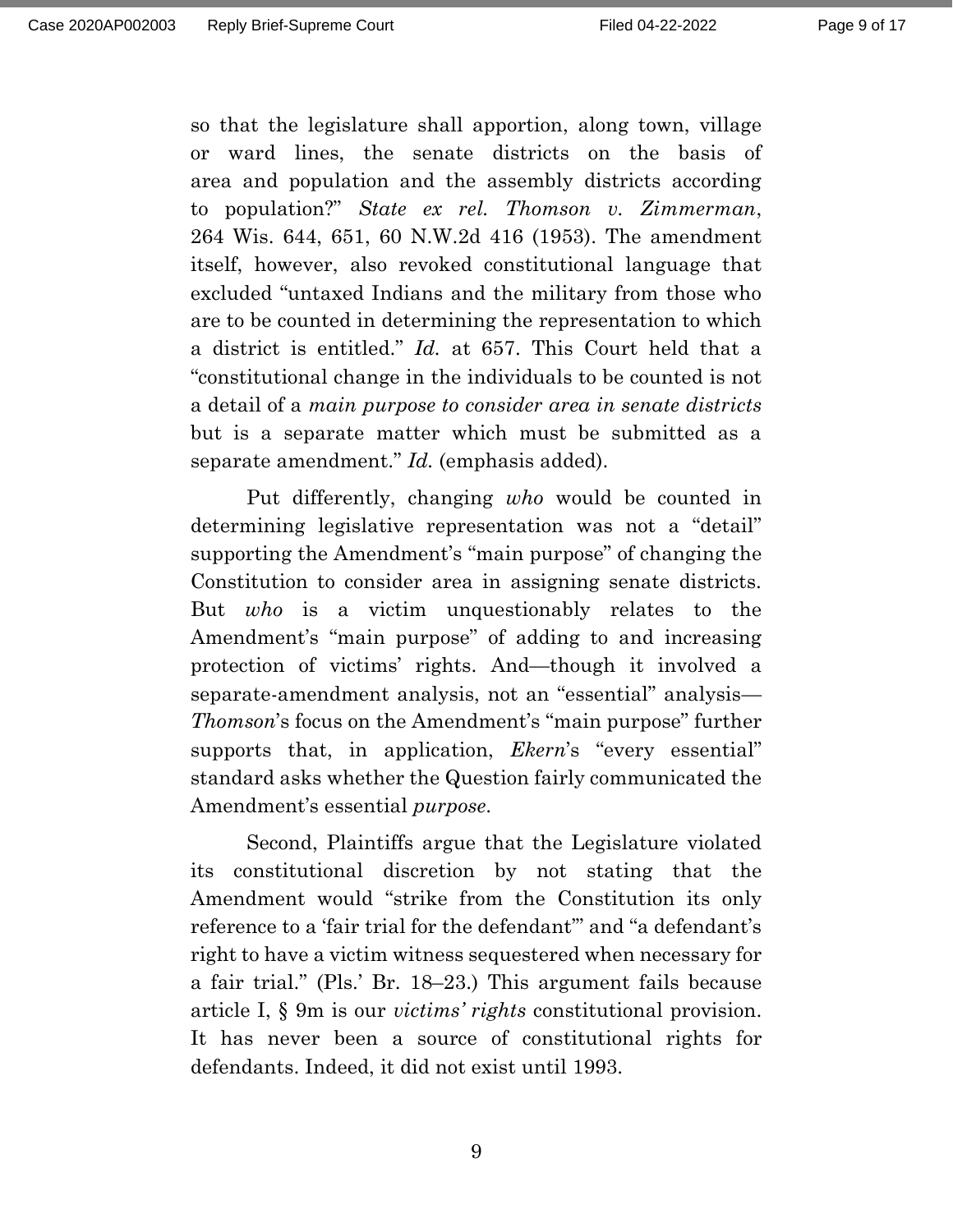Rather, the language Plaintiffs emphasize set forth previous backstops on the scope of *victims'* rights when in tension with defendants' rights. And the Ballot Question here communicated to that the Amendment would alter the disparity: that victims would get more rights, that the protection of those rights would be raised up to the level of protection of defendants' rights, *and* that the new backstop on victims' rights in tension with defendants' rights would be the federal constitution. (R. 25:3, A-App. 142.) Explanation beyond that would impose on the Question a nonexistent requirement to address the Amendment's perceived or speculative effects. *See Ekern*, 204 N.W. at 810.<sup>3</sup>

Third, Plaintiffs' jurisdiction argument is a non-starter as they conflate Amendment subsection  $9m(4)(b)$  with subsection 9m(4)(a). (*See* Pls.' Br. 23–24.) Subsection 9m(4)(a) addresses victims' ability to seek enforcement at the trialcourt level; it provides that "in any circuit court or before any other authority of competent jurisdiction," and the court or other authority "shall act promptly on such a request and afford a remedy for the violation of any right of the victim." Subsection 9m(4)(b) then addresses appellate proceedings: "[v]ictims *may* obtain review of all adverse decisions. . . by filing petitions for supervisory writ in the court of appeals and

<sup>3</sup> Though Florida's standards differ in other critical respects, Plaintiffs' citation to *Armstrong v. Harris,* 773 So.2d 7 (Fla. 2000), (Pls.' Br. 22), if anything, also supports the State. Florida asks whether the Amendment's "chief purpose" was communicated, *Armstrong*, 773 So.2d at 12, and the "chief purpose" here was unquestionably communicated. But there, unlike here, without a "hint[]" or "mention[]" in the question, the amendment eviscerated the source of a defendant's state right that existed from the state's constitution's inception and provided greater protection than the federal constitution. *Id.* at 7, 17–18.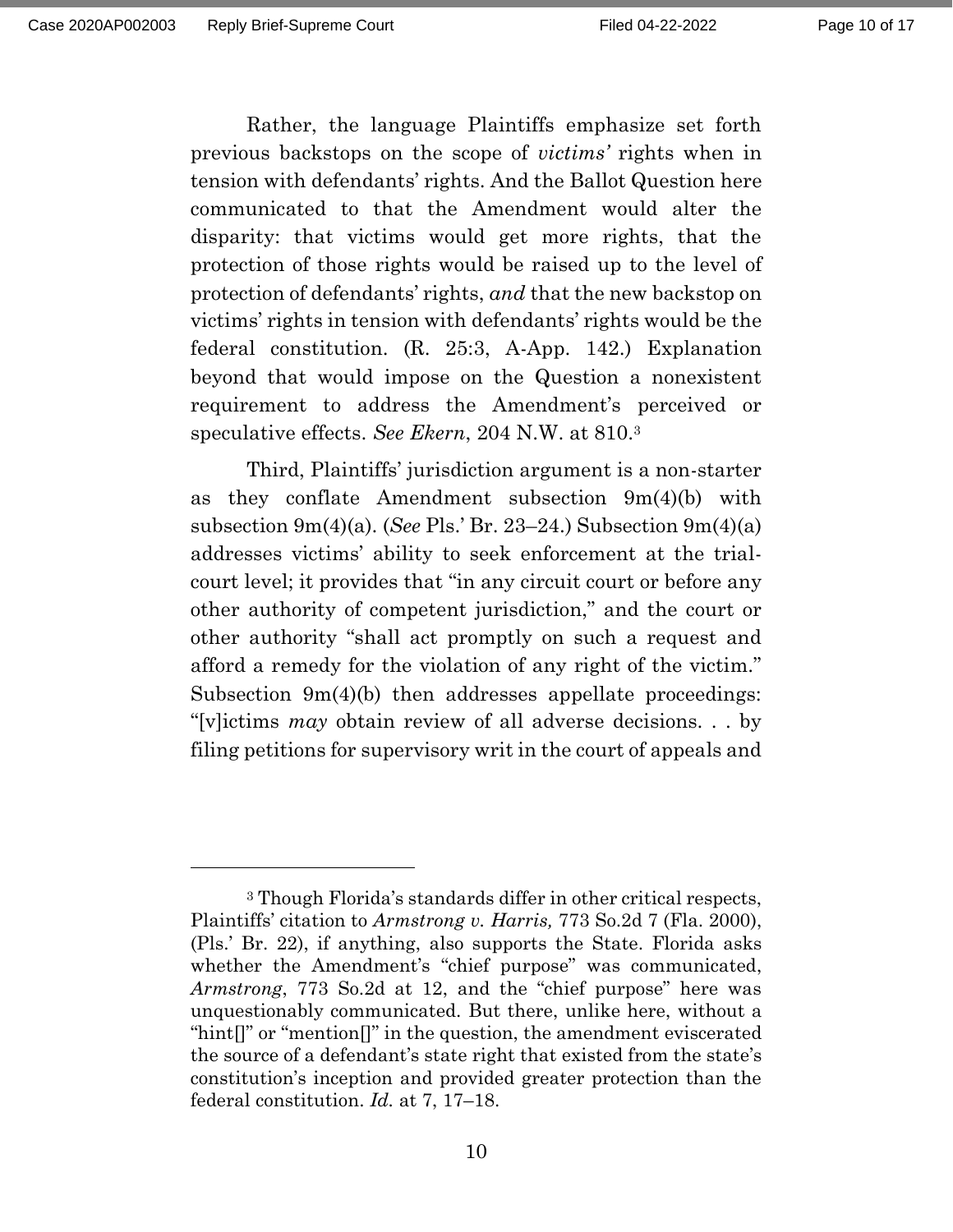supreme court." The Amendment does not create new mandatory supreme court jurisdiction for victims.<sup>4</sup>

### **2. The Ballot Question did not present an entirely different question.**

*Did the Ballot Question present an entirely different question than the Amendment itself?* The answer must be no. The Ballot Question told voters that the Amendment's essential purpose was to add to and elevate protection of victims' rights up to the level of defendants' rights, with the backstop being a defendants' federal constitutional rights. (R. 25:3, A-App. 164.) That is not "entirely different" from what the Amendment does, *Ekern*, 204 N.W. at 813—it is *just*  what it does. That should end the inquiry.

Plaintiffs nevertheless argue that the Ballot Question presented an "entirely different" question, in two ways. Their first argument amounts to hypercritical second-guessing and their second argument is flat wrong.

First, Plaintiffs propose that the Amendment "authorize[s] protection of the victim's rights twice, or three times, or ten times as vigorously" as defendants' rights, whereas the Ballot Question explained that victims' rights would "be protected with equal force." (Pls.' Br. 24–25.) Plaintiffs point to nothing requiring a ballot question to use the exact same language, because no such requirement exists.

Nor does "with equal force" present an entirely different question than the Amendment. This portion of the Amendment (and Ballot Question) addresses the *manner* in which victims' rights *are protected*—it does not provide victims with more or fewer *rights* than defendants. And, tellingly, Plaintiffs offer no examples of how victims' rights

<sup>4</sup> Plaintiffs' separate-amendment argument similarly fails given their misreading of these subsections. (*See* Pls.' Br. 16 n.3.)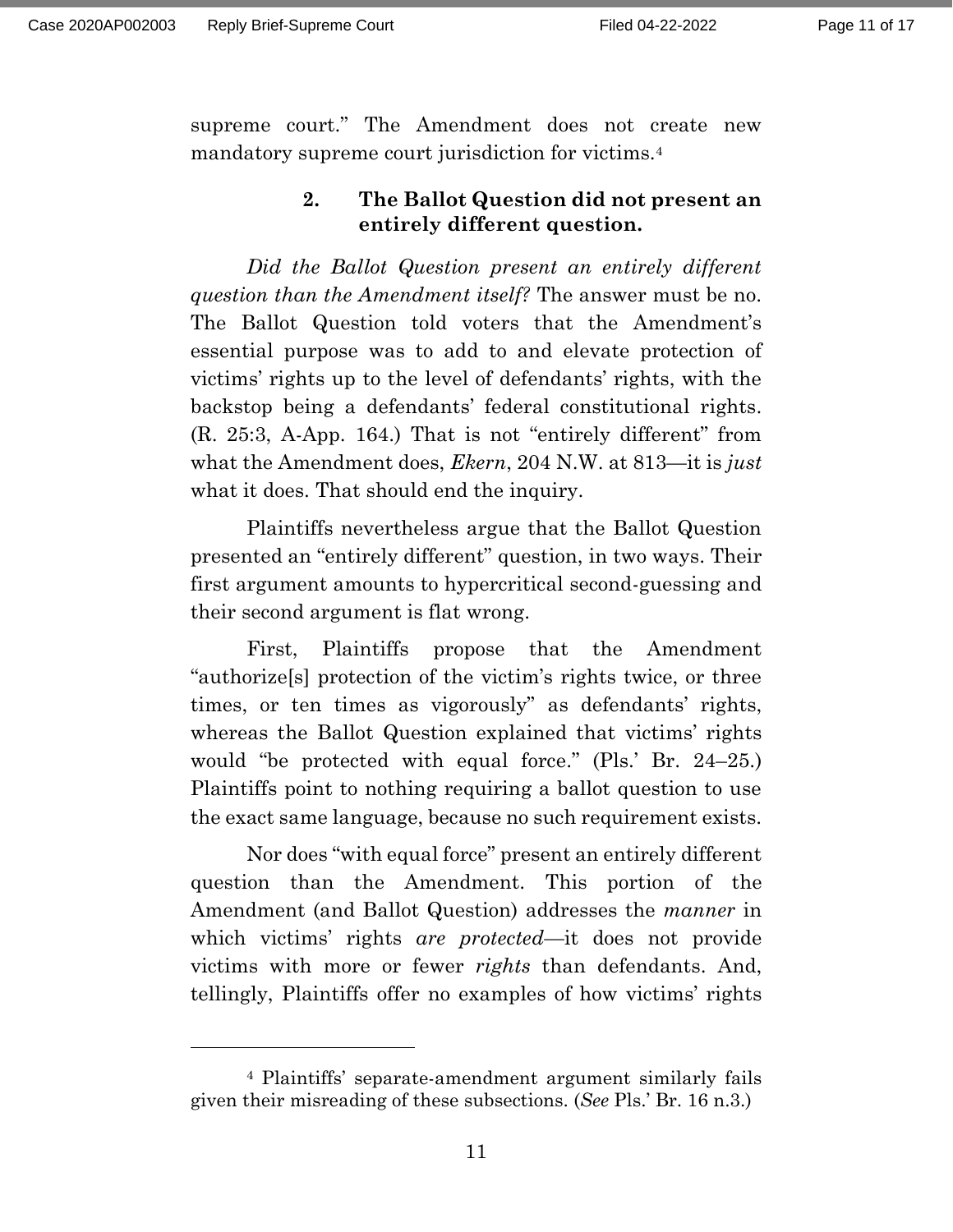could be *protected* in a manner far exceeding the manner of protection of defendants' rights. Rather, their only asserted example is that victims are now on *equal* footing with defendants because both now have a right to be present in the courtroom. (*See* Pls.' Br. 25.)

By choosing to use the more commonly-understood phrase "with equal force," the Legislature did not mislead or misrepresent the Amendment's essential purpose. *See League of Women Voters Minnesota v. Ritchie*, 819 N.W.2d 636, 648 (Minn. 2012) ("that the ballot question reads differently than the proposed amendment. . . does not render [it]. . . misleading [so] as to be a palpable evasion of the constitutional requirement").<sup>5</sup>

Second, contrary to Plaintiffs' assertion, it was not "grossly misleading" for the Legislature to state that the Amendment "leav[es] the federal constitutional rights of the accused intact." (Pls.' Br. 24–27) That statement is true.

Plaintiffs claim that use of "intact" suggested that the Amendment would not have any effect on defendants' rights. (*See* Pls.' Br. 26–27.) Plaintiffs do not read "intact" in context. The Ballot Question did not just ask voters whether they wished to pass an Amendment that would "leav[e] the federal constitutional rights of the accused intact." The Ballot Question asked voters whether article I, § 9m should be amended to give victims more rights and to increase the level of protection of those rights up to the level of the protection of defendants' rights "*while* leaving the federal constitutional rights of the accused intact." (R. 25:3, A-App. 164 (emphasis added.) In context, this language told voters what the new

<sup>5</sup> Plaintiffs' hyper-literal view of the use "equal" also ignores context: How could voters have been misled to believe victims' rights would always be protected to exactly "the same" extent when it also told them that the Amendment could not supersede defendants' federal constitutional rights?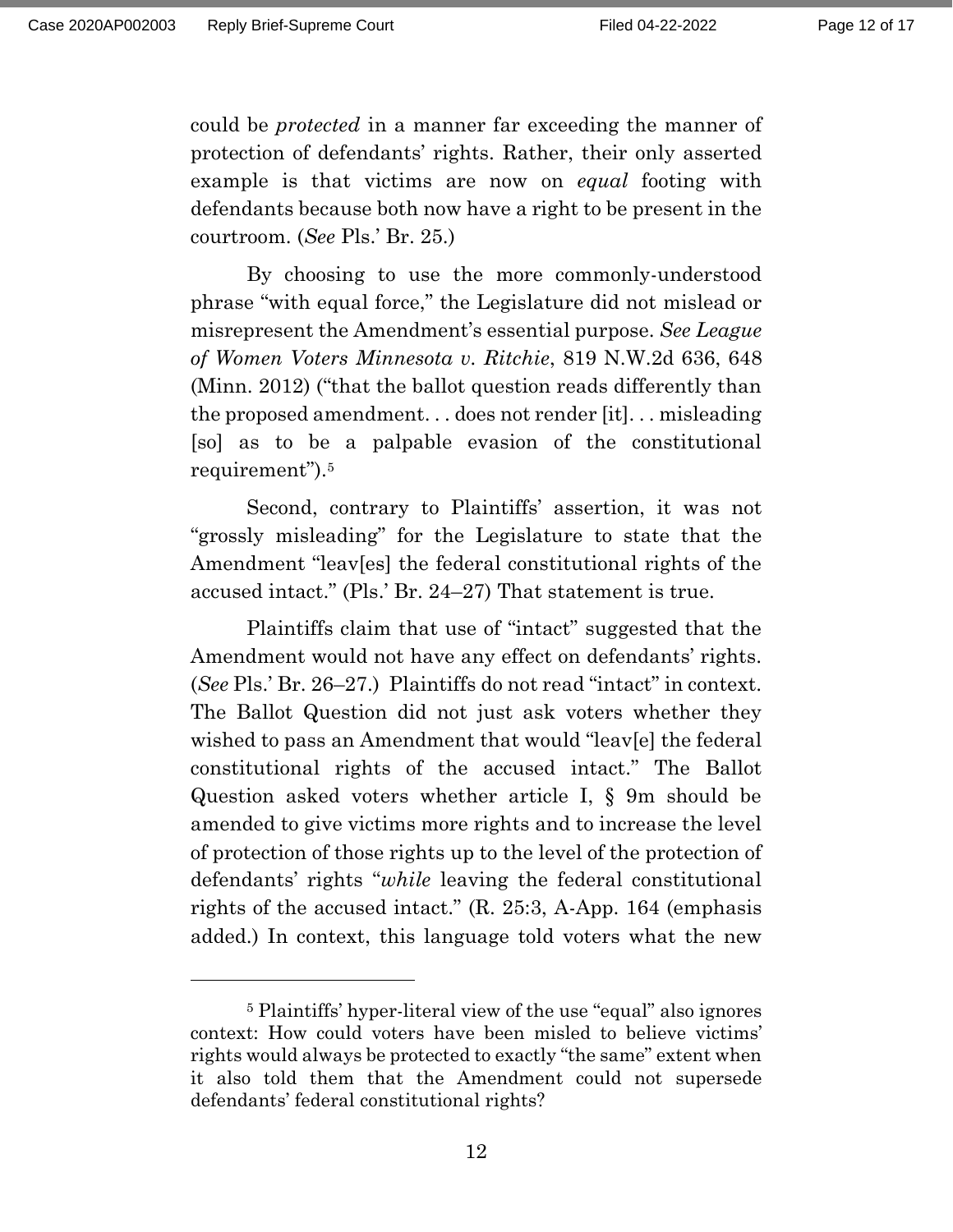backstop on victims' rights would be if those rights came into tension with defendants' rights.

The State in no way views defendants' state constitutional rights as "mere surplusage." (*See* Pls.' Br. 21.) The point is that the Ballot Question communicated the shift that would occur and did not present "an entirely different question." *Ekern*, 204 N.W. at 811.

Plaintiffs essentially argue that the Ballot Question was misleading for not explaining federalism to the voters. Namely, to Plaintiffs the Question needed to explain that there (1) *might* be circumstances where the Wisconsin Constitution could afford defendants a particular right that the federal constitution does not; (2) *if* that happened, such a right *might* come into conflict with a victim's right; and (3) if *that* happened, a judge *might* prioritize a victim's right. Even if the Legislature managed to state all that concisely, would not then another group, under Plaintiffs' application of the standards, be able to challenge *that* explanation as misleading because the Wisconsin Constitution does not currently provide defendants with any greater protections than the U.S. Constitution in a way that could come into tension with victims' rights? This all further shows why courts must recognize the limited role of the ballot question and defer to the Legislature's broad phrasing discretion.

At base, Plaintiffs would have preferred the Legislature to phrase as a negative manner what it phrased in an affirmative manner. The Legislature explained the shift in victims' rights and strength of enforcement as an *increase* for victims; Plaintiffs argue that the Legislature should have instead described this shift as a *decrease* for defendants. But article I, § 9m has never provided rights *to* defendants—it has only ever provided and limited the scope of rights for victims. The Amendment changed the nature and extent of protection of victims' rights and the backstop on them should they implicate a defendants' rights. The Ballot Question did not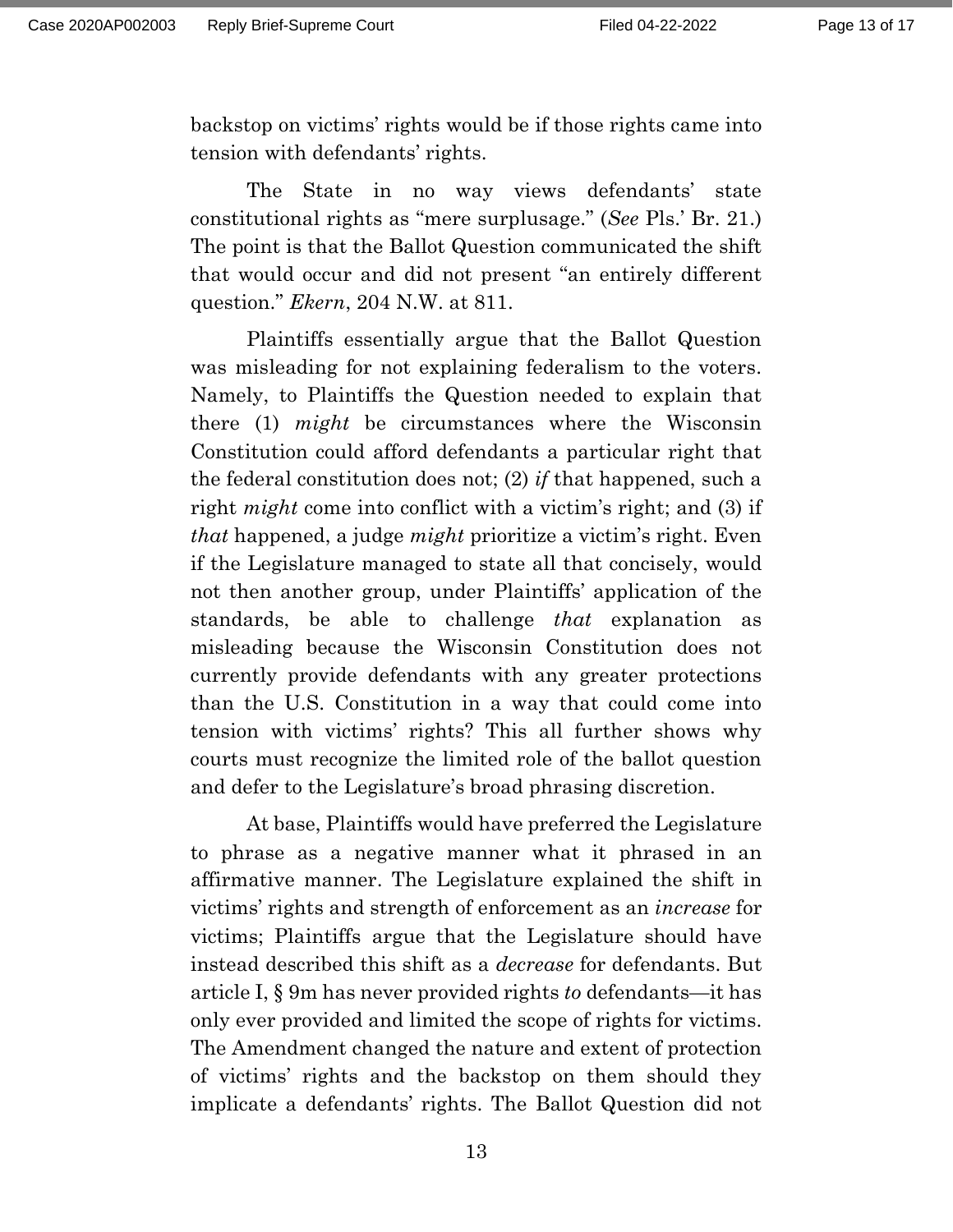present an "entirely different question." *Ekern*, 204 N.W. at 811.<sup>6</sup>

# **II. The Legislature properly exercised its discretion to present a single amendment.**

Plaintiffs do not dispute that the Legislature has discretion "to submit several distinct propositions as one amendment if they relate to the same subject matter and are designed to accomplish one general purpose." *McConkey v. Van Hollen*, 2010 WI 57, ¶ 41, 326 Wis. 2d 1, 783 N.W.2d 855 (citation omitted); *see also* (Pls.' Br. 12). They nevertheless advance the circuit court's incorrect reasoning that the Amendment "[s]ubtracting from defendants' rights is a fundamentally different subject and a fundamentally different purpose than adding to victims' rights." (R. 53:13, n.5.)

What did the Amendment accomplish that was not connected to victims' rights? *Nothing.* If the essential purpose of increasing the nature and protection of victims' rights were removed from the Amendment, what would be left? *Nothing*.

Consider the bizarre conflict within Plaintiffs' argument: They, for example, argue that the Legislature was constitutionally required to propose as a separate amendment whether voters wanted to remove from article I, section 9m that victims have a right to attend proceedings "unless. . .

<sup>6</sup> *Florida Department of State v. Florida State Conference of NAACP Branches*, 43 So.3d 662 (Fla. 2010), is categorically different than Plaintiffs' challenge. (*See* Pls.' Br. 27.) The Florida Supreme Court held that a ballot title, "*Standards* for Legislature to Follow in Legislative and Congressional Redistricting" was misleading because "the amendment actually *eliminates actual standards* and replaces them with discretionary considerations." *Fla. Dep't. of State*, 43 So.3d at 669 (emphasis added). The Amendment here, in contrast, accomplished what the Ballot Question said it would.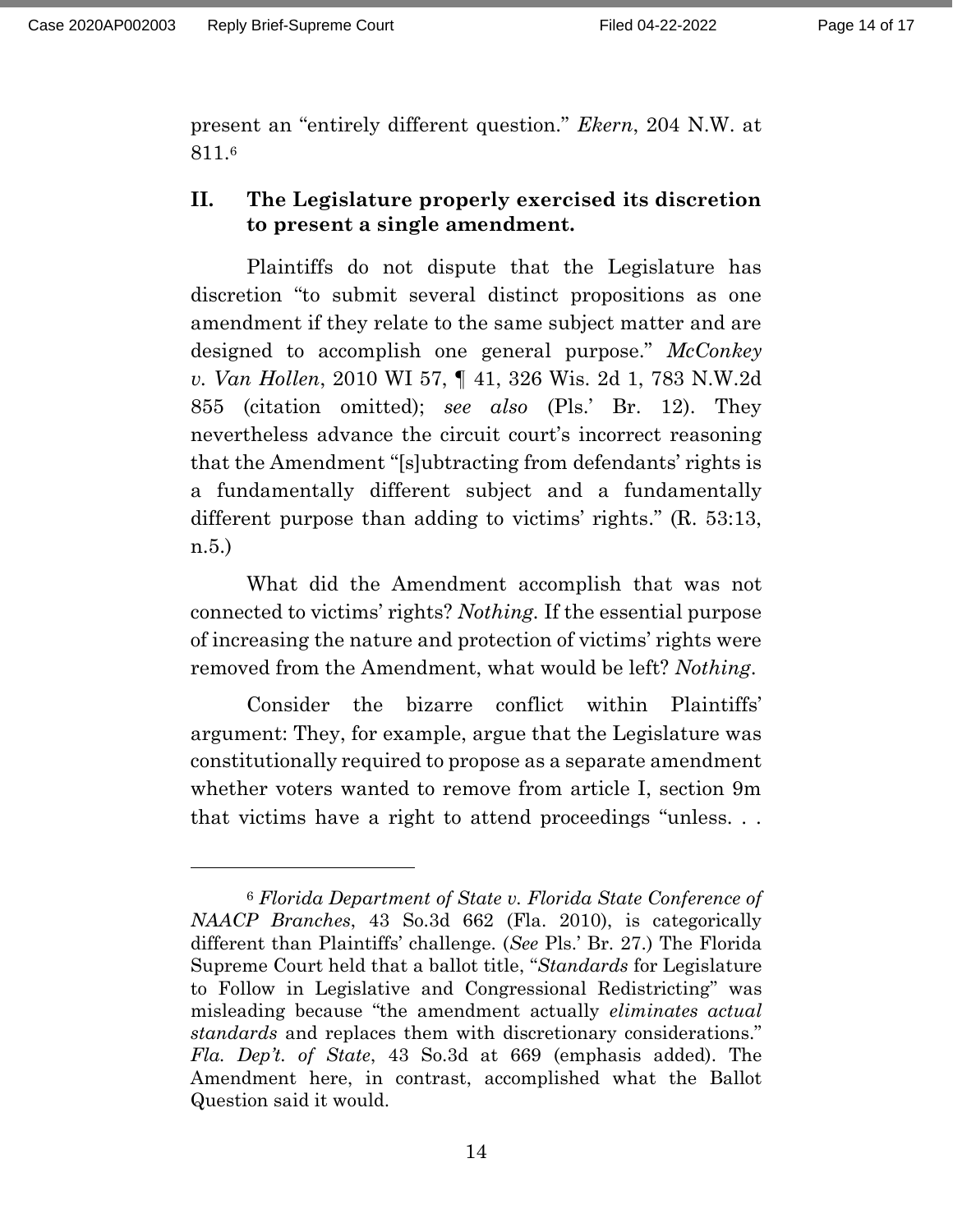sequestration is necessary to a fair trial for the defendant." But it would be fundamentally incompatible for a voter to say "no" to the Ballot Question—i.e. to expand victims' rights but "yes" to removal of the "fair trial" language—which serves to expand victims' rights.

Every component of the Amendment tended to "effect or carry out" the Amendment's "essential purpose" to increase the nature and protection of victims' rights. *McConkey*, 326 Wis. 2d 1,  $\parallel$  26 (citation omitted). This Court should respect the Legislature's discretion in submitting a single amendment. *Id.* ¶¶ 40–41.

### **CONCLUSION**

The State respectfully requests that this Court reverse the circuit court's November 3, 2020, Decision and Order, as well as the circuit court's November 23, 2020, Judgment.

Dated this 22nd day of April 2022.

Respectfully submitted,

JOSHUA L. KAUL Attorney General of Wisconsin

JODY J. SCHMELZER Assistant Attorney General State Bar #1027796

HANNAH S. JURSS Assistant Attorney General State Bar #1081221

Attorneys for Defendants-Appellants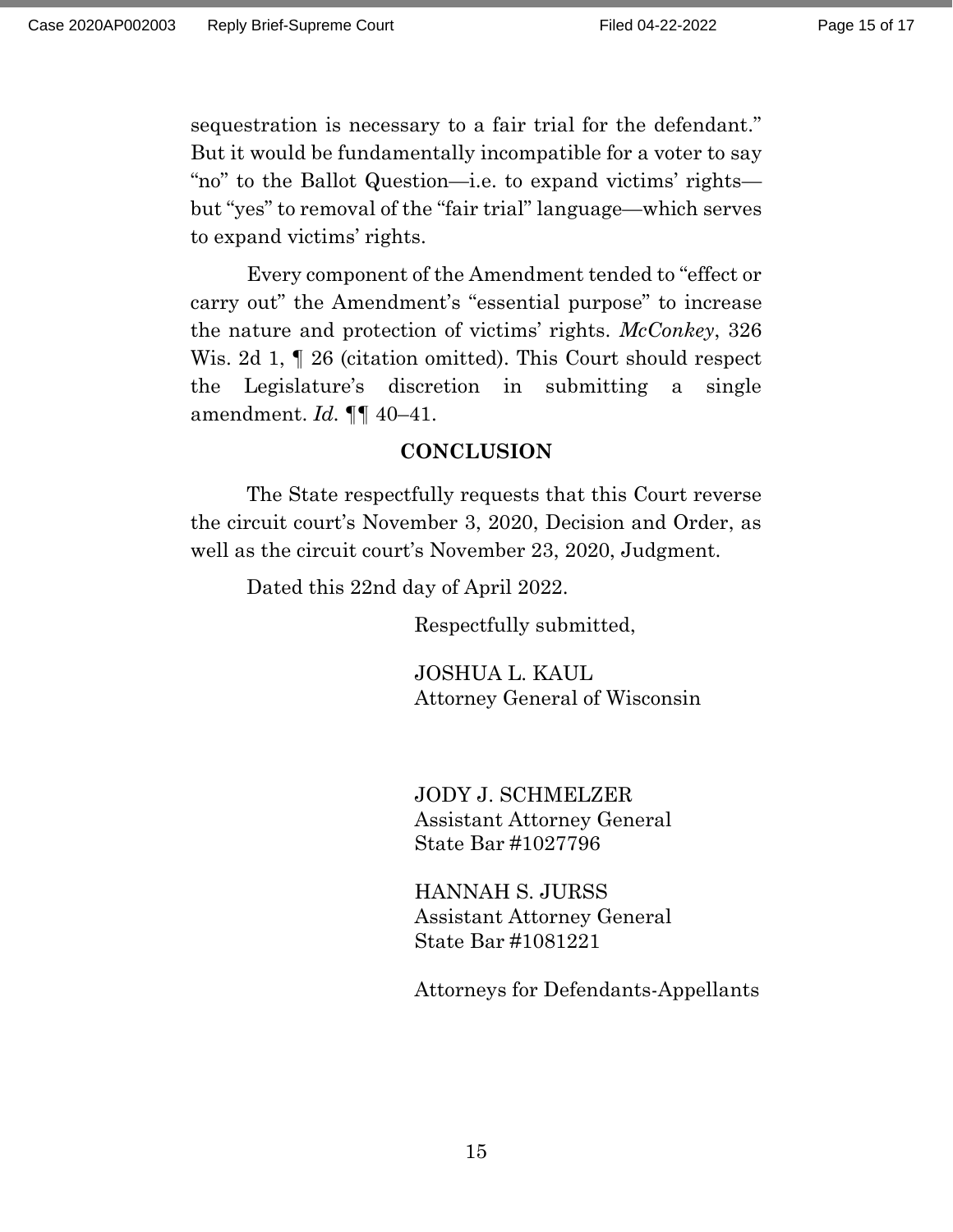Wisconsin Department of Justice Post Office Box 7857 Madison, Wisconsin 53707-7857 (608) 266-3094 (Schmelzer) (608) 266-8101 (Jurss) (608) 294-2907 (Fax) schmelzerjj@doj.state.wi.us jursshs@doj.state.wi.us